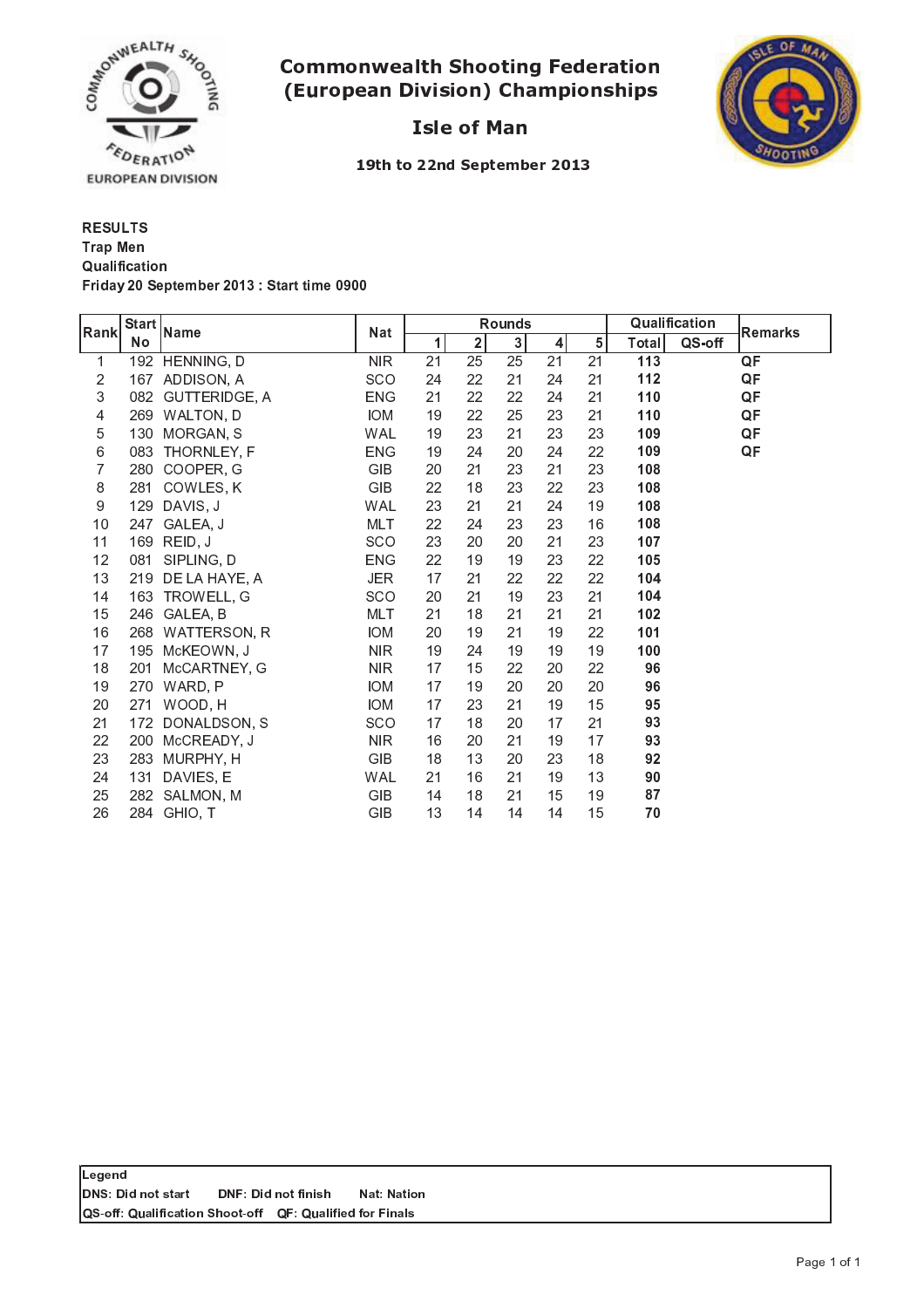

**Commonwealth Shooting Federation** (European Division) Championships

Isle of Man



19th to 22nd September 2013

## **FINAL RESULTS Medal Matches Saturday 21 September 2013 Trap Men**

#### **2nd Competition Stage - Medal Matches**

| Rank           | <b>Start</b><br><b>No</b> | <b>Name</b>       | <b>Nat</b> | <b>Total</b> | Remarks       |
|----------------|---------------------------|-------------------|------------|--------------|---------------|
|                |                           | 192 HENNING, D    | <b>NIR</b> | 14           |               |
| $\overline{2}$ |                           | 167 ADDISON, A    | SCO        | 8            |               |
| 3              |                           | 082 GUTTERIDGE, A | <b>ENG</b> | $12 \,$      | $S$ -off: 1   |
| 4              |                           | 083 THORNLEY, F   | <b>ENG</b> | $12 \,$      | $S$ -off: $0$ |

## **1st Competition Stage - Semi-Final**

| Rank | No  | .   Start   Name  | <b>Nat</b> | <b>Total</b> | <b>Remarks</b> |
|------|-----|-------------------|------------|--------------|----------------|
|      |     | 192 HENNING, D    | <b>NIR</b> | 12           | QG             |
|      |     | 167 ADDISON, A    | SCO        | 12           | QG             |
|      |     | 082 GUTTERIDGE, A | <b>ENG</b> | 11           | QB             |
|      |     | 083 THORNLEY, F   | <b>ENG</b> | 10           | QB             |
| 5    |     | 269 WALTON, D     | <b>IOM</b> | 9            |                |
| 6    | 130 | MORGAN, S         | <b>WAL</b> | 6            |                |